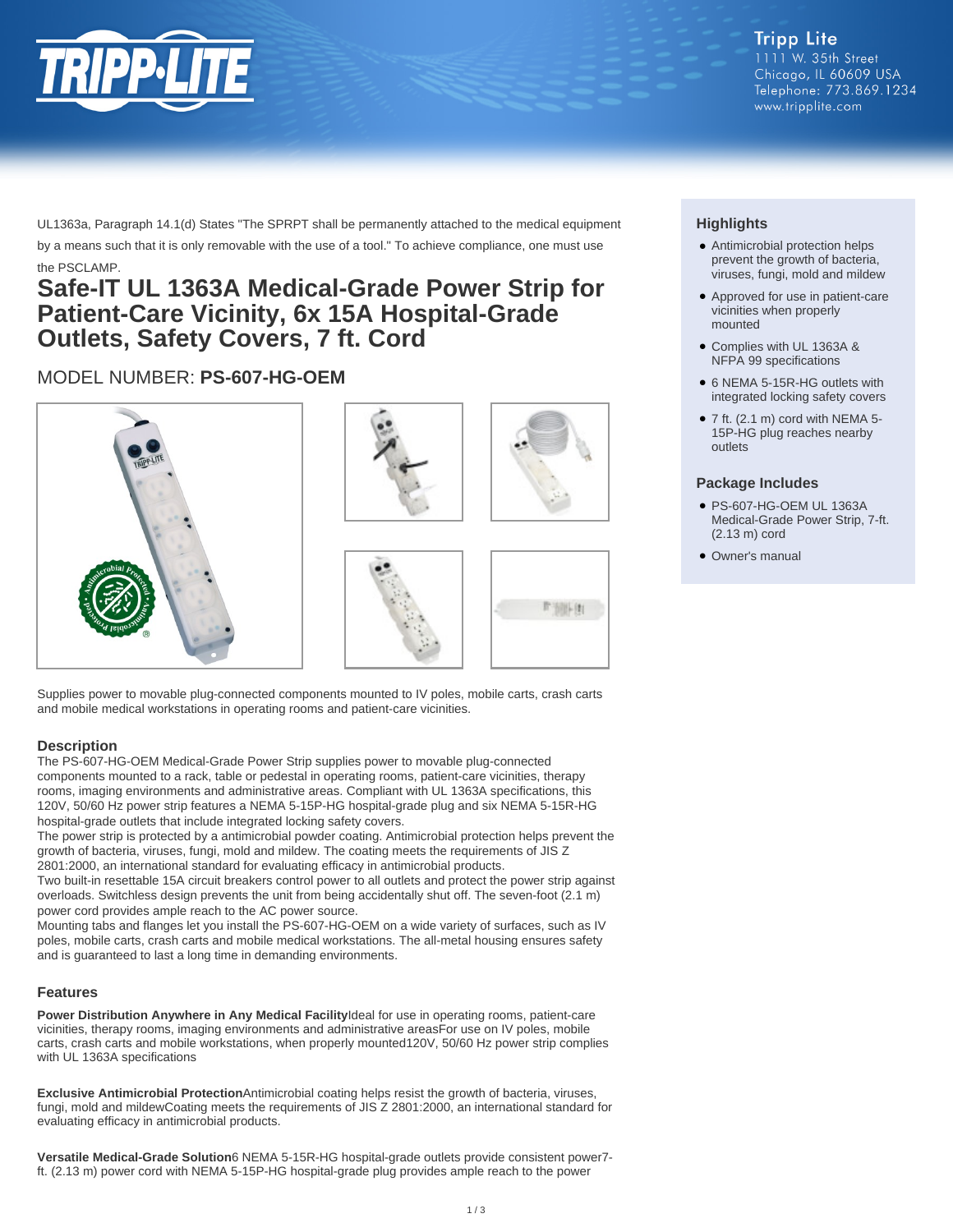

sourceRugged, all-metal housing for long life in demanding environments

**Premium Safety Features**Integrated locking outlet safety covers block access to unused outletsDual resettable built-in 15A circuit breakers protect against dangerous overloadsSwitchless design prevents accidental shutoff

**Ready to Use Right Out of the Box**Built-in mounting tabs and flanges for easy installation on a variety of surfaces

# **Specifications**

| <b>OVERVIEW</b>                              |                                       |  |
|----------------------------------------------|---------------------------------------|--|
| <b>UPC Code</b>                              | 037332203649                          |  |
| <b>INPUT</b>                                 |                                       |  |
| Nominal Input Voltage(s) Supported           | <b>120V AC</b>                        |  |
| <b>Recommended Electrical Service</b>        | 15A, 120V                             |  |
| Input Plug Features                          | Hospital Grade Plug                   |  |
| Input Cord Gauge Type                        | 14 gauge; SJT                         |  |
| Voltage Compatibility (VAC)                  | 120                                   |  |
| Input Plug Type                              | NEMA 5-15P-HG                         |  |
| Input Cord Length (ft.)                      | $\overline{7}$                        |  |
| Right-Angle Plug                             | <b>No</b>                             |  |
| Input Cord Length (m)                        | 2.13                                  |  |
| Integrated Cord Clip                         | <b>No</b>                             |  |
| <b>OUTPUT</b>                                |                                       |  |
| <b>Frequency Compatibility</b>               | 50 / 60 Hz                            |  |
| Output (Watts)                               | 1800                                  |  |
| <b>Output Receptacles</b>                    | (6) 5-15R-HG                          |  |
| Circuit Breaker (amps)                       | 15                                    |  |
| <b>Overload Protection</b>                   | 2 x 15amp breaker (1 line, 1 neutral) |  |
| <b>Transformer Accommodation</b>             | $(2)$ Yes                             |  |
| <b>Outlet Orientation</b>                    | Single row of 6                       |  |
| Right-Angle Outlets                          | <b>No</b>                             |  |
| <b>USER INTERFACE, ALERTS &amp; CONTROLS</b> |                                       |  |
| Switches                                     | No power switch                       |  |
| <b>PHYSICAL</b>                              |                                       |  |